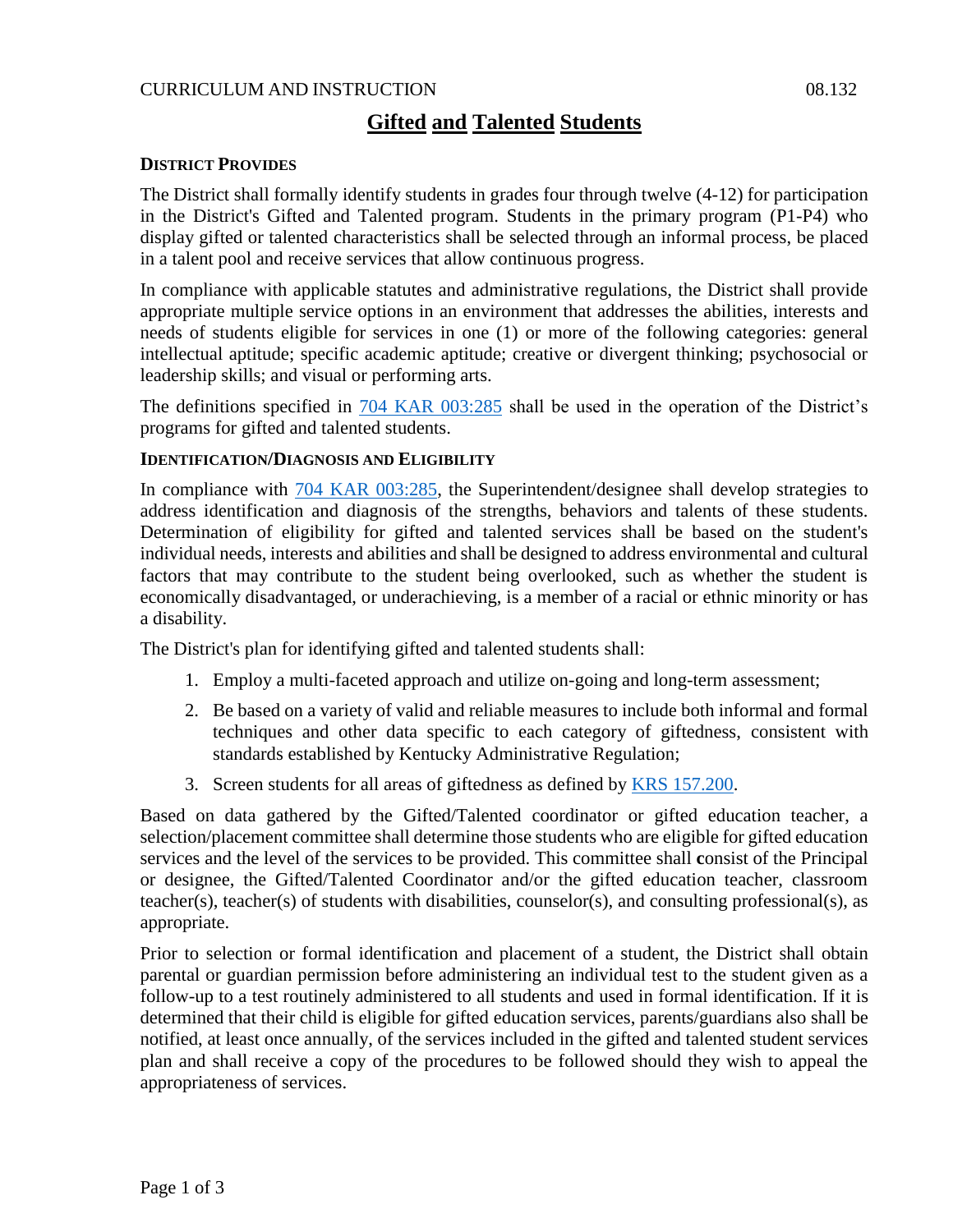## CURRICULUM AND INSTRUCTION 08.132

# **Gifted and Talented Students**

#### **SERVICES**

Gifted and talented students shall be provided with a student services plan that meets requirements set out in administrative regulation.

Each school shall adjust its curriculum to meet the needs of gifted and talented students. Gifted and talented students shall be served in a manner that:

- 1. Extends learning beyond the standard curriculum;
- 2. Provides flexible curricular grouping and differentiated curriculum experiences commensurate with the student's interests, needs and abilities; and
- 3. Helps the student to attain, to a high degree, the goals established by statute and the Board.

Procedures and strategies to implement this policy shall identify the following:

- A variety of appropriate options for grouping by ability, interest and/or need,
- Multiple service options reflecting continuous progress through a logical sequence of learning,
- Means of obtaining parental input for use in determining appropriate services,
- A gifted and talented student services plan format that provides for matching a formally identified gifted student's interests, needs, and abilities to differentiated service options, and
- A plan for reporting to parents, at least once each semester, regarding their child's progress in services included in the student's services plan.

Neither the primary program, nor any grade level shall be served by only one (1) gifted education service option.

#### **PERSONNEL**

The Superintendent shall appoint a Gifted/Talented Coordinator who shall oversee the operation of the District's Gifted and Talented program and assist schools in implementing the provisions of this policy. The Gifted/Talented Coordinator shall oversee the expenditure of funds for gifted education to ensure they are used to provide direct services to identified students.

Teachers of gifted and talented students shall meet requirements for certificate endorsement as established in Kentucky Administrative Regulation. Through professional development activities, all teachers shall receive training on identifying and working with gifted and talented students.

#### **PROGRAM EVALUATION**

The Gifted/Talented Coordinator shall coordinate the annual, on-going process of evaluating all aspects of the gifted education program and make recommendations for upgrading those areas found to be deficient. Data collected in the annual evaluation shall be used in the comprehensive improvement planning process, and results of the evaluation shall be presented to the council in SBDM schools for review of instructional progress and to the Board who shall determine if District goals are being accomplished.